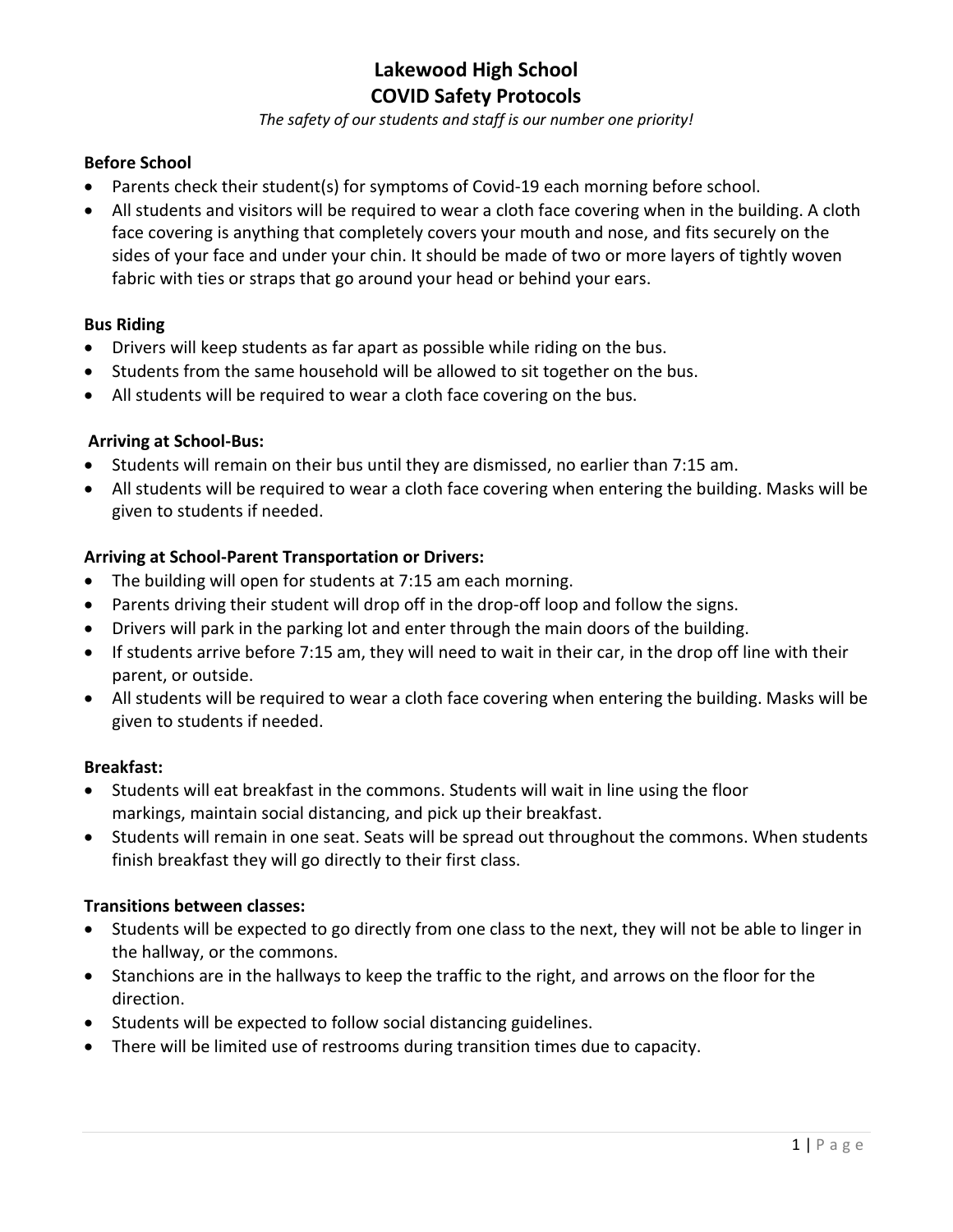*The safety of our students and staff is our number one priority!*

# **Late Arrival/Early Dismissal:**

- Students arriving to campus after 7:35 am will check in at the main office.
- All parents/visitors must wear a cloth face covering on campus.
- Students that leave school early will be picked up by a parent or guardian.

### **In the Classroom:**

- Students will sit in the assigned seat each day. Teachers will maintain an updated classroom seating chart for contact tracing needs.
- Students will sign out to use the restroom, one student out at a time.
- All desks will be arranged to maintain the suggested 3 feet of social distancing.
- Books and other paper-based materials are not considered to be high risk for spreading the virus and will still be available for students in the classroom.
- Students will wash/sanitize their hands as they enter and exit the classroom.
- Students will sign out to use the restroom during class and use a hall pass.

#### **Lunch**

- Students will wash their hands/use hand sanitizer before eating. Hand sanitizer stations located in classrooms and in the commons.
- Students will maintain social distancing, while waiting in line, to pick up their lunches. There is no charge for food.
- All students will eat lunch in the commons. Students will not be allowed off campus for lunch and there will be no deliveries allowed on campus. They cannot go to their cars to eat lunch.
- Students will self-select a seat at lunch, and will eat at that same seat daily. Building will create a seating chart. Students can switch seats periodically and new seating charts will be created.
- Students will remain in their seats when eating.
- Students will use restrooms following the same guidelines as transitions.
- Students can take their masks off while eating, then will put them back on when finished and are allowed to turn and talk.
- They can go outside to the courtyard area or the gym after eating, maintaining social distancing and wearing their masks. If the safety guidelines are not followed, neither the courtyard nor the gym will be an option.
- Individual plans will be created for students who have food allergies under the direction of the school nurse.

### **Drinking Water**

• All drinking fountains in our building will be unavailable, however, refilling stations will be available. Students are encouraged to bring a water bottle from home and will be allowed to fill them up at the filling stations.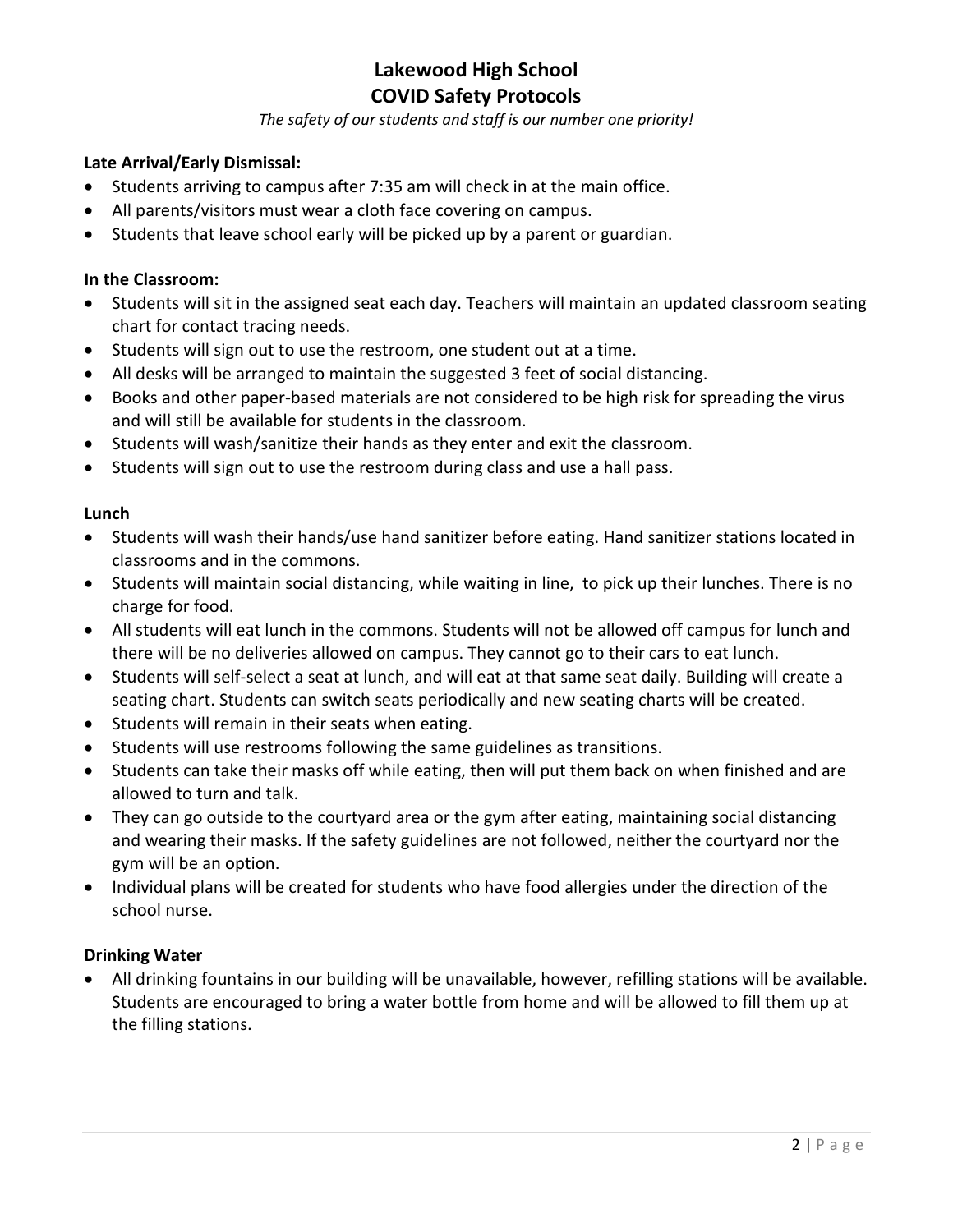*The safety of our students and staff is our number one priority!*

### **Using the Restroom**

- Teachers will monitor sending one student at a time to the restroom. Hall passes will be hung up on hooks when entering the restroom as a visual cue for capacity.
- Spots will be marked for students to wait, socially distanced, if all facilities are in use.
- Students are asked to wash their hands when they finish using the restroom and will also be asked to use hand sanitizer when they re-enter the classroom.

### **Food and Drink in Classroom**

- Drinks with lids are allowed. Students will need to replace their cloth face coverings immediately after drinking.
- Food is not allowed in the classroom.

### **End of the Day-Bus riders:**

- Students will be released by teachers and will go directly from classrooms to buses at 2:15 pm. If buses are not available when students are dismissed, they will wait, socially distanced, until they board their bus.
- Students will sit in their assigned seats and social distancing will be enforced. Cloth face coverings will be worn by all students as well as the driver.

#### **End of the Day-Parent pick up or drivers:**

- Students will go directly from their classrooms to parent pickup or to the parking lot at 2:15 pm.
- If parents have not arrived when students are dismissed they will wait outside, socially distanced, until the parent arrives.

### **End of the Day-Extra-Curricular activities:**

• Students who have extra-curricular activities after school will be released by teacher at 2:15 pm and will go straight to their location. This includes athletics, clubs, activities, teacher support, or after school support.

#### **What if a student becomes sick at school?**

- If a student starts to feel sick or if a teacher notices that a student shows symptoms of Covid during the school day, the teacher will contact the nurse.
- If the nurse deems it necessary, the student will be moved into the quarantine room and will follow up with teacher if needed.
- Parents will be notified and asked to come pick up their child immediately. The quarantine room is a place for the student to rest while they wait for their parent.